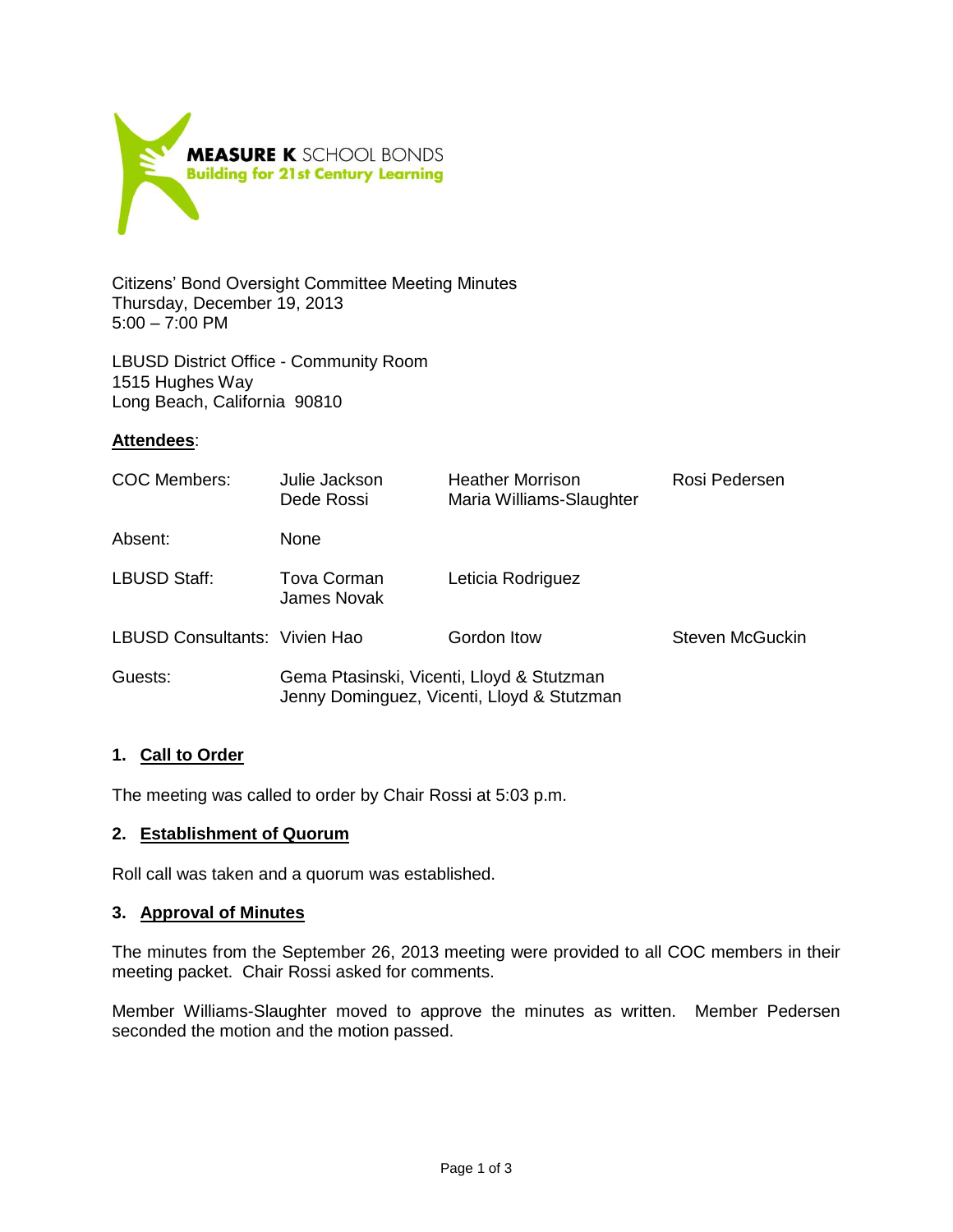# **4. Communications**

Ms. Corman shared that the winter newsletter had recently been sent out, and it included an interview with Chair Rossi.

### **5. Public Comment**

None.

### **6. Staff Reports**

### **2012/13 Measure K Audit Report**

Ms. Corman introduced Gema Ptasinski and Jenny Dominguez, auditors with Vicenti, Lloyd & Stutzman.

Financial Audit: Ms. Ptasinski explained expenditures are reviewed and a risk-based approach is taken, as they can't possibly audit every transaction. Their opinion is that the financial statements were fairly presented and no audit adjustments were necessary. She did note the past adjustments, primarily in recognizing the investments and the cash flow fair value.

Ms. Ptasinski shared that new senate bills, SB 584 and SB 588, will require minor changes in the language in the law, and that the State Controller and the Allocations Board will have a say on what performance audits are performed for the 2015-16 year. In the Opinion letter, a new term, "Unmodified", is used. All numbers were fairly stated and there is enough money in the fund for future projects.

Performance Audit: Ms. Dominguez reviewed some small changes in the Opinion Letter from 2012. It is now required that the Bond oversight documents, such as having a COC and that meeting minutes, are made available on the web page. Expenditures from July 1, 2012 through June 30, 2013 were reviewed, and all amounts seemed appropriate. A Clean opinion was issued.

Member Jackson and Chair Rossi asked for clarification on several items and the responses were to their satisfaction.

Ms. Corman and Chair Rossi thanked the auditors for their presentation.

#### **Measure K Bond Program Update**

Ms. Corman noted that a Prioritization Schedule was presented to the Board, to allow for a clear path for planning projects, as well as ensuring funding is available for future projects. She reviewed two lists outlining the planned projects based on the projected funds with the sale of the new bond series.

Ms. Corman briefly reviewed the status of the current projects, highlighting important changes. She answered questions from the members.